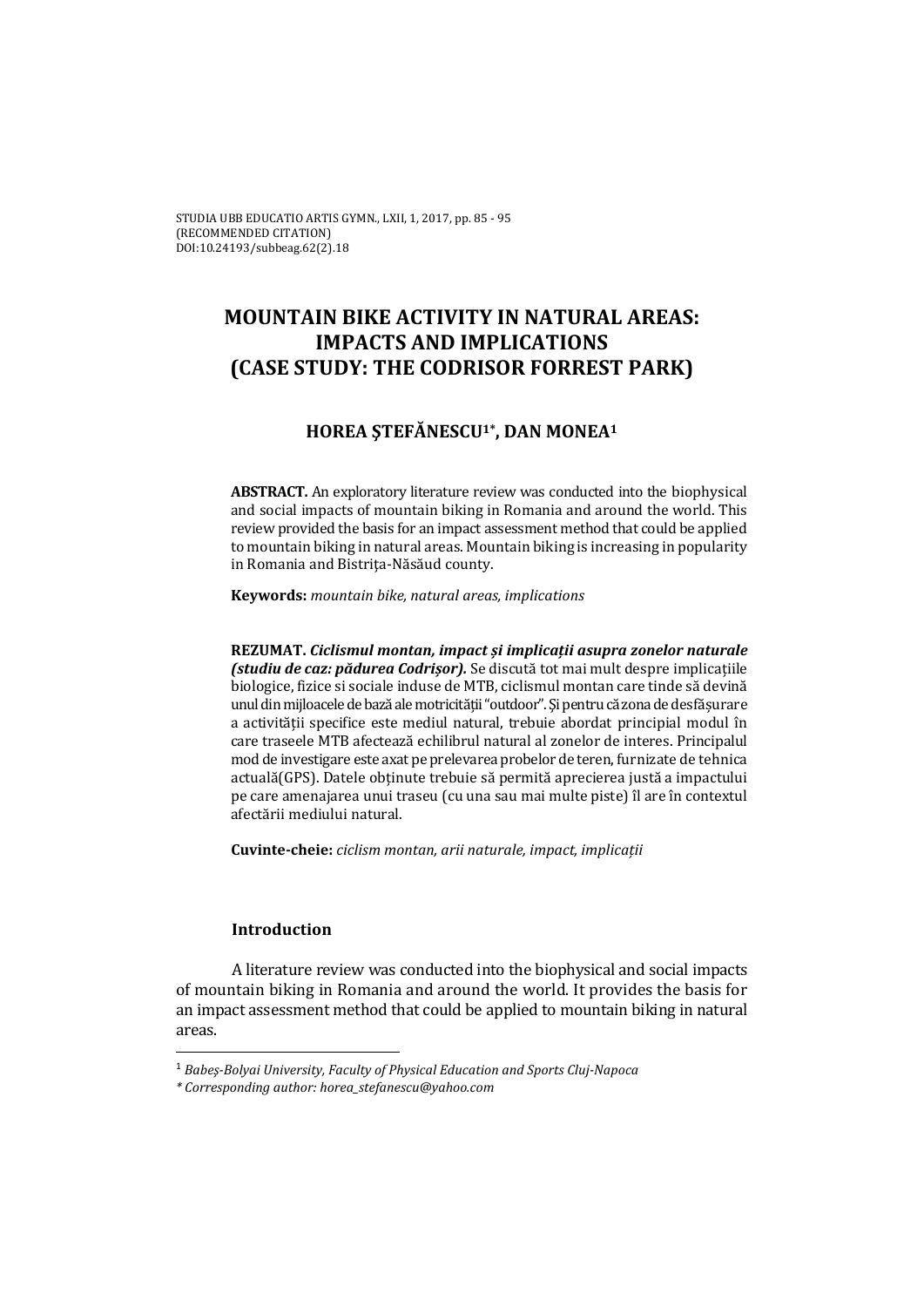#### **Hypothesis**

This report addresses mountain biking as a recreational activity by examining styles of riding and the corresponding demands of riders. It also identifies the major impacts of mountain biking and explores potential management techniques for developing sustainable mountain biking activities in natural areas. A method of assessing mountain biking impacts has been field-tested. The study was conducted in Codrişor Forrest Park a popular recreation in the area of Bistrița. Park rangers have previously identified areas in the Park where mountain bikers have created informal trail networks and technical trail features.

Mountain biking is increasing in popularity in Romania and this is adding to the demand for more space in natural areas for recreational activities (Goeft & Alder, 2001; Faulks, Richtie & Fluker, 2007; Standing Committee on Recreation and Sport, 2006; CALM, 2007). Mountain biking can affect the environment but the extent of the activity is not fully understood (Goeft & Alder, 2001; Chiu & Kriwoken, 2003).

This situation constitutes a problem for natural area managers, as impact information is needed to ensure mountain biking in natural and protected areas is sustainable. This report addresses mountain biking as a recreational activity looking at the styles of riding and the corresponding demands of riders. It also identifies the major impacts of mountain biking and potential management techniques for developing sustainable mountain biking activities.

A rapid assessment tool, using GPS, was developed to quantify the effects of mountain biking in natural areas and tested in Codrisor Park, where mountain bike created informal trails and modifications to existing trail systems is acknowledged as a problem by Park management. This assessment tool can effectively quantify the actual area impacted by the creation of mountain bike specific informal trails and associated trail modifications. It also provides management with informative and interpretive maps of the impacted area.

#### **Objectives of Study**

• To understand mountain biking as a recreational activity in terms of style and demand.

• To provide an initial determination main social and biophysical impacts of mountain biking in natural areas.

• To understand current methods for assessing and managing mountain biking in natural areas.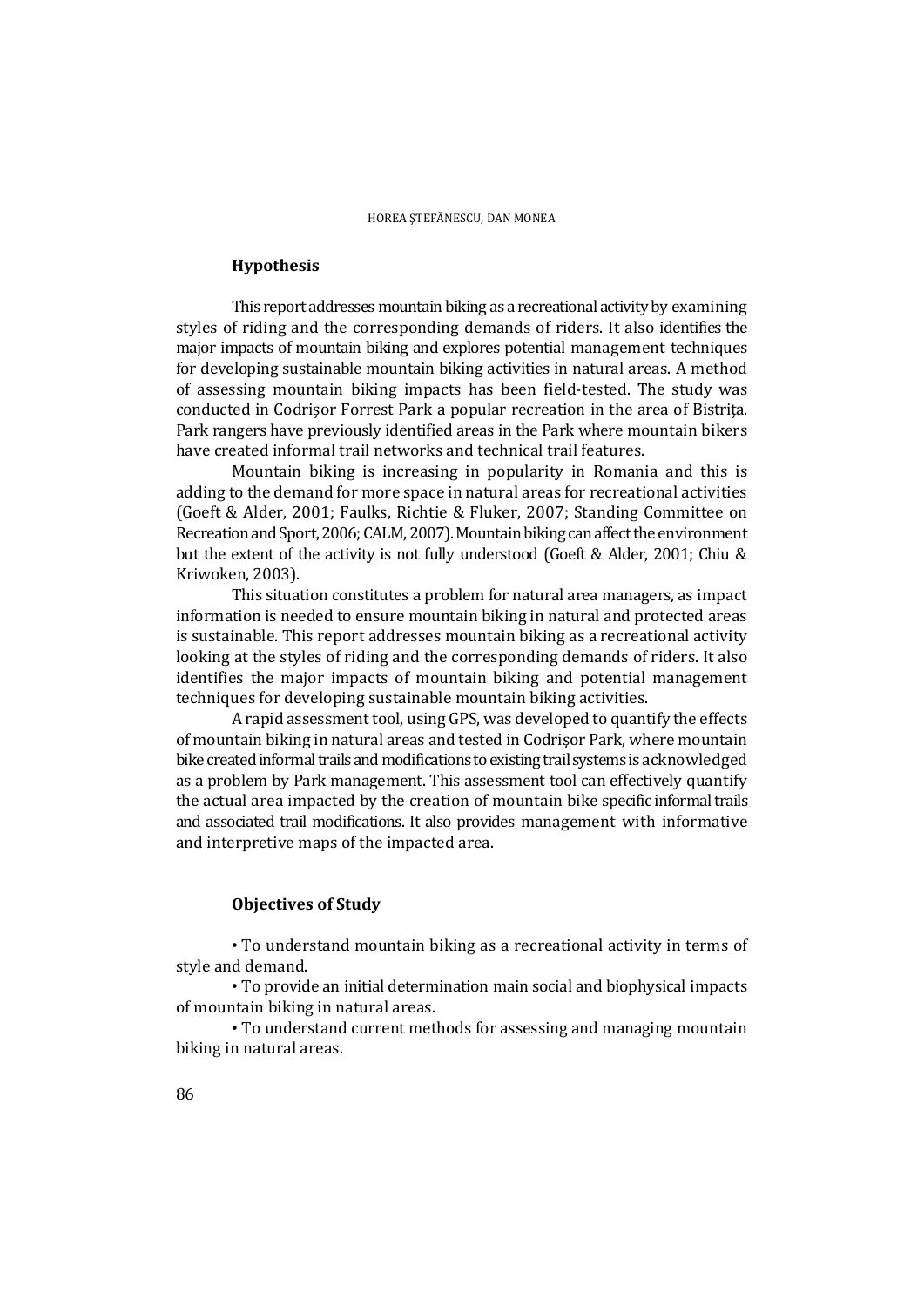• To develop a trial assessment technique for quantifying the effects of the main biophysical impacts identified.

• To relieve the development of the mountain biking in Bistrita.

## **Methodology**

An exploratory literature review was conducted to explore the styles of mountain bike riding, the attitudes that are typically attributed to each style and the impacts that these styles would have on a natural area. From this, important issues could be examined in order to determine the major effects of mountain biking in natural areas, the main management implications and what management strategies might be employed.

A GPS was used to track a previously identified informal trail network in GPS data was transferred into a GIS and overlaid onto a map of the Codrisor Forrest Park. The data was analysed on the GIS to quantify the impacts of informal trail networks. The methodology allowed the information to be displayed visually on maps.

## **Key Findings**

Four different categories of mountain biking were defined: cross country, downhill, free and dirt jumping. It is recognised that there are similarities and overlap between the categories with some bikers riding in more than one style. The biophysical and social impacts of these rider groups were found to vary and understanding rider demands is paramount to providing appropriate facilities and management strategies.

Social conflict between hikers and mountain bikers is a potentially serious issue that needs to be addressed by natural area managers. Many research projects have focused on social aspects and the management implications and strategies are well understood.

The biophysical impacts of mountain bikers are less well documented and therefore are not so clearly defined.

#### **Future Action**

Conduct research into quantifying the impacts of more aggressive riding styles, skidding and breaking, on trails in natural areas. Use the GPS and GIS mapping assessment tool to determine the extent of the mountain bike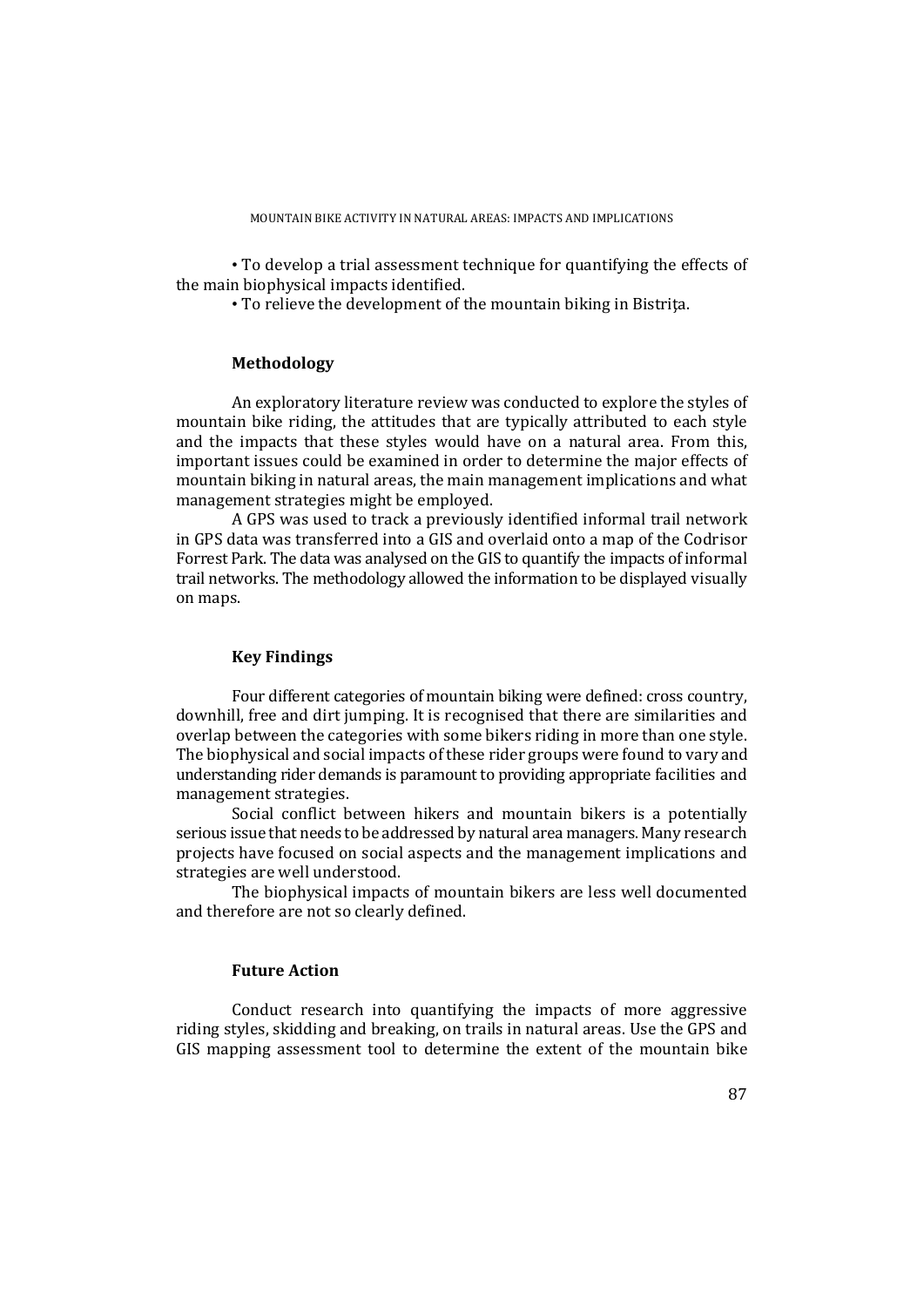impacts in natural and protected areas, by tracking all known mountain bike impacted areas. All impacted sites can be plotted on a Park map to provide an overall baseline condition assessment of the Park that can then be monitored over time. Develop a management strategy and rehabilitation plan to ameliorate the most affected areas. Where mountain biking is a significant recreational activity a plan should be developed that considers closing off some trails for rehabilitation, instigates maintenance on other trails to make them suitable for the designated recreational use and examines alternative locations where facilities accommodating the more impacting activities, technical trail features, can be developed.

Display an impact map and interpretive signage at Park information areas to inform mountain bikers about the consequences of their actions.

#### **Mountain Biking as a Recreational Activity**

Mountain biking is a rapidly growing activity in the whole world (Goeft  $&$ Alder, 2001; Faulks et al., 2007; Standing Committee on Recreation and Sport, 2006; CALM, 2007), but there is little understanding of the size and scope of the market (Faulks et al., 2007; CALM, 2007).

In 2004, in Europe,  $14\%$  of men and  $7.1\%$  of women participated in cycling (Faulks et al., 2007). This represents a 15.3% increase from 2001 (Faulks et al., 2007). The survey, however, does not show what proportion of people are riding mountain bikes or riding in off-road situations. In 2006, cycling was reported to be the fourth biggest physical activity in Australia for people over 15 years. Of the 753,843 bikes sold in Australia in 2004, 69.8% were mountain bikes (Bradshaw, 2006). What is interesting to note is that Western Australia has  $10\%$  of the national population yet  $14\%$  of bicycle sales (Bradshaw, 2006). 

At the retail level, one billion dollars is spent on cycling in Australia each year (Bradshaw, 2006). Surveys in the US reveal that since 1998 about 50 million people have participated in mountain bike activities each year (Outdoor Industry Foundation, 2006). In the US, the increase in the popularity of mountain biking has outpaced efforts to understand and therefore manage mountain biking in natural areas. 

Mountain biking has many benefits appealing to different markets. It can be a source of fitness, fun, mental activity, technical challenge, recreation and entertainment in the natural environment (Horn, Devlin & Simmons, 1994; Goeft & Alder, 2001; CALM, 2007; IMBA, 2007). Cycling can provide a range of social and economic benefits to regional areas and the wider community by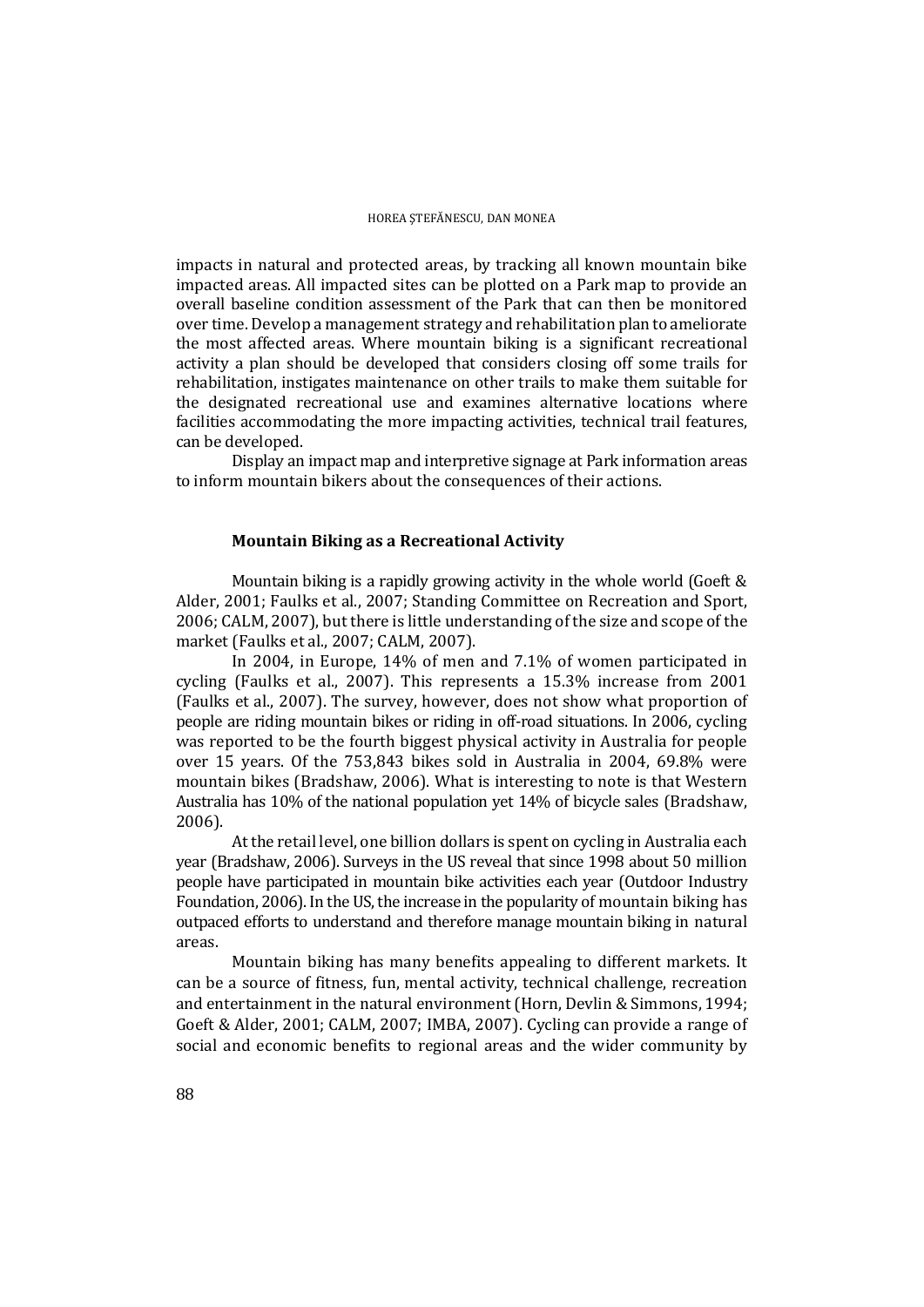stimulating tourism and recreational spending (IMBA, 2004; Faulks et al., 2007). The lack of research into cycle tourism may be inhibiting the development and marketing of cycle tourism (Faulks et al., 2007). Research in the US has shown that mountain biking contributes \$133 billion to the US economy; it supports nearly 1.1 million jobs and provides sustainable growth in rural communities (Outdoor Industry Foundation, 2006).

Research for the US Mountain Bike Plan (Bicycle SA, 2001) indicates that mountain bike riding will continue to increase in popularity, particularly in non-organised recreational mountain bike riding. Improvements in technology are making mountain biking in natural areas easier and therefore available to riders of all abilities  $(O'Donnell & Carroll, 2003)$ . An increase in the number of riders may lead to increased recreational pressures on peri-urban natural areas. In the US, there is a popular belief that all mechanisation should be banned from wilderness areas (Scott, 2003; O'Donnell & Carroll, 2003). The International Mountain Bicycling Association (IMBA) encourage mountain biking in natural areas in the US. They aim to balance the social, recreational and environmental needs of various users so mountain biking can be sustainable.

**Mountain Biking Styles:** mountain biking activities vary in terms of skills, exercise, motivation and equipment (Goeft & Alder, 2001; CALM, 2007; IMBA, 2007). Mountain biking can be divided into several different categories; cross country, touring, downhill, free riding, dirt jumping (IMBA, 2007). There are crossovers between the categories and riders may participate in more than one type of riding (IMBA, 2007). Bikers prefer to ride in natural settings and on trails with a variety of features such as slopes and curves (Goeft & Alder, 2001). They also found that males, approximately 30 years old, are the most common participants in mountain biking in New Zealand, UK, the US and Germany (Hollenhurst, Schuett & Olson, 1995; Goeft & Alder, 2001).

**Impacts of mountain biking in natural areas:** the impacts of mountain biking in natural areas can be arranged into four categories: social, biophysical, human safety, and political (Kerr, 2003). In the US, the political impacts are significant, as mountain biking is not permitted in wilderness areas. Therefore, people who wish to ride bikes in these areas often lobby against the creation of new wilderness areas (Kerr, 2003).

**Social Impacts:** conflict is a major social impact of mountain biking in natural areas (Schuett, 1997; Carothers, Vaske & Donnelly, 2001; Kerr, 2003; CALM, 2007).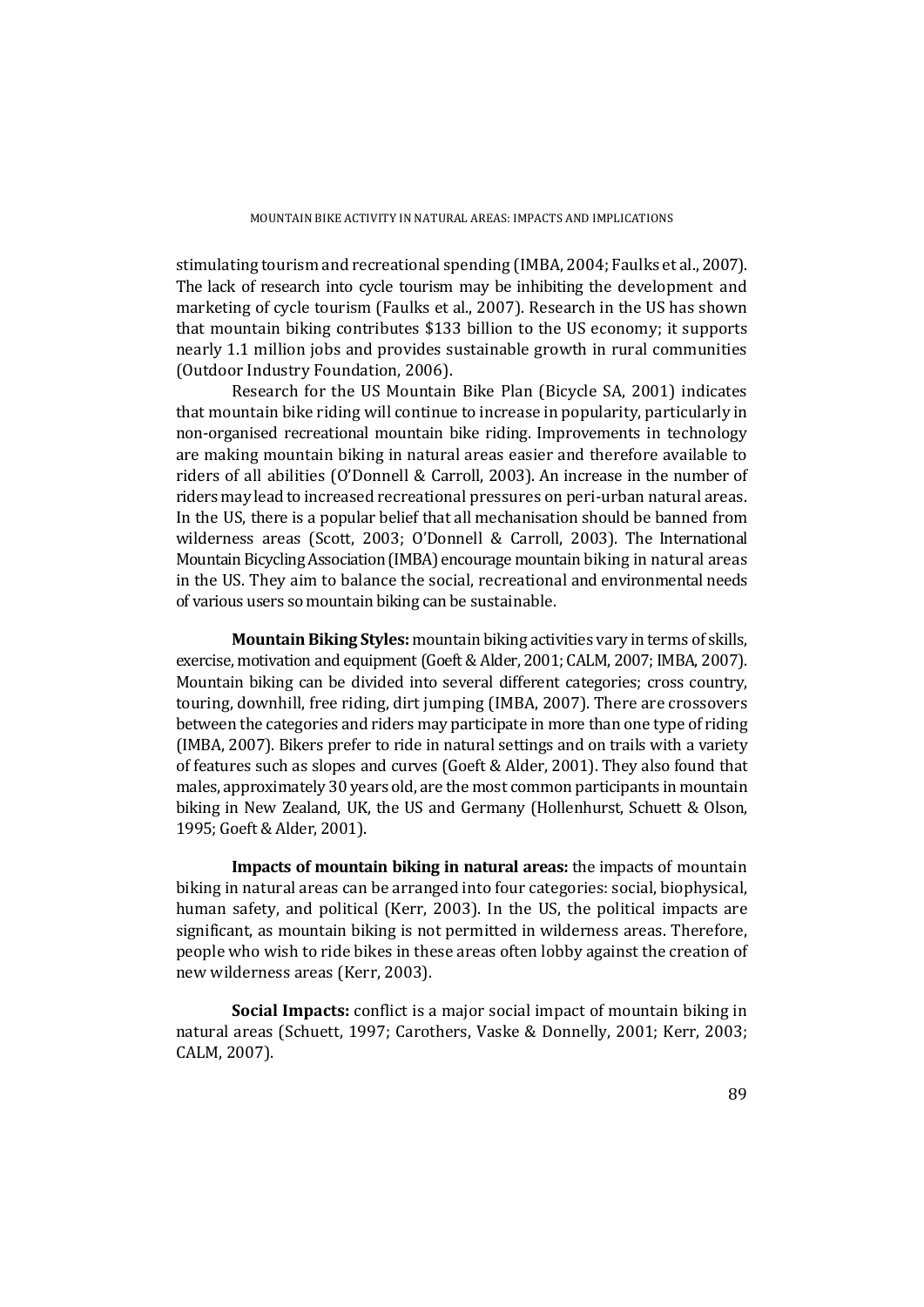| Cat.         | 2015 | 2016 | 2017 |
|--------------|------|------|------|
| Elite.       | 30   | 40   | 120  |
| Wom.         |      | 5    | 35   |
| Juni.        | 5    | 12   | 40   |
| Master.      | 10   | 10   | 9    |
| Chil.        | 6    | 16   | 7    |
| <b>TOTAL</b> | 51   | 81   | 270  |

**Table 1.** Distribution of the categories

Social conflict – perception and cause

- *a. Mountain biking causes unacceptable environmental impacts*
- Bad trail design
- Heavy trail usage
- Bad riding practices
- Low maintenance of trails
- Erosion caused by other user groups
- Erosion caused by water

*b. Mountain bike riders and other visitors are at risk from falls and collisions*

- Potential collisions between different user groups
- $\bullet$  High speeds
- High technology users and high risk riders
- $\bullet$  Rider has a low skill level
- Blind corners and slopes
- Failure of cyclist to alert hikers of their presence

*c. Mountain bikers have goals that are incompatible with the perceptions of other users*

- Disturbance of wildlife.
- Intrusion into solitude of other users
- Intimidation of 'lower technology' user
- Low standards of etiquette

• Multi use trails for incompatible user groups (Derived from Horn et al., 1994; Moore, 1994; Carothers, 2001; CALM, 2007; IMBA, 2007)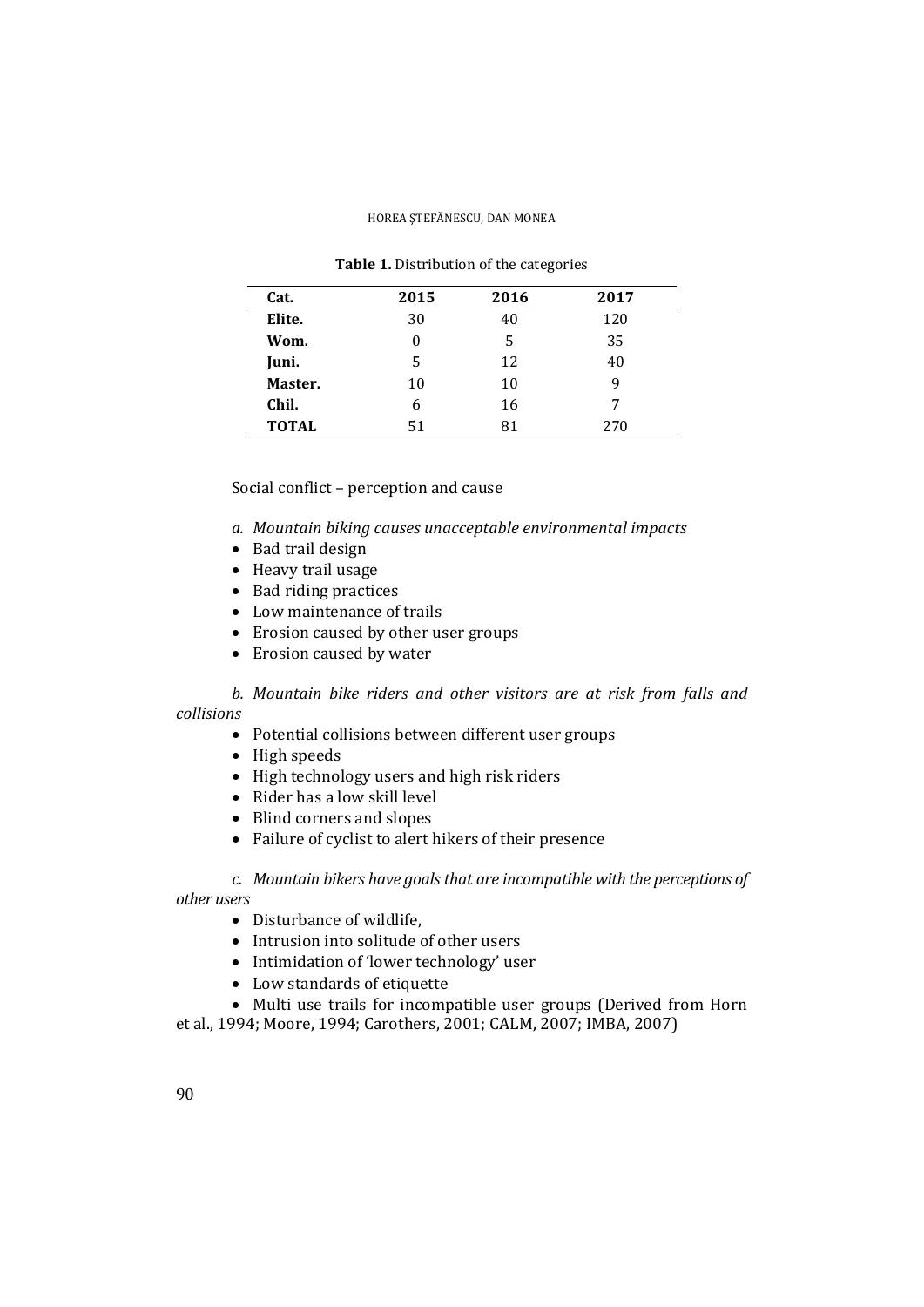Conflict can be related to the mode of travel, the focus of the trip, user expectations, attitudes and perceptions of the environment and the level of user tolerance (Moore 1994).

It is apparent that conflict is often asymmetrical, being greater on the side of the 'lower technology' user or the most vulnerable user, walkers feel conflict towards cyclists that cyclist do not reciprocate (Moore, 1994; Horn et al., 1994; Beneficial Designs, 1999; Carothers et al., 2001).

As mountain biking is often perceived as the 'new user', more traditional users may be less tolerant of it (Schuett, 1997; Mosedale, 2003). Similarly, mountain bikers were found to be content to share trails with anyone except motorised vehicles (Goeft & Alder, 2001). This is consistent with the theory that conflict is often perception based, with people being scared of being hit by a bike (Horn et al., 1994: Kelley, 1998).

**Single** or multi use trails? The presence of mountain bikes on multi use trails can be a major source of social conflict (Schuett, 1997; Carothers et al., 2001; Kerr, 2003; CALM, 2007). Many mountain bikers are content to ride on rail trails, wide trails with relatively smooth surfaces (Goeft & Alder, 2001; IMBA, 2007), which are commonly designated multi use trails. Furthermore, multi-use trails have many advantages to the natural area manager as there is less of a trail network to maintain and more visitors can be directed on to one trail. This potentially reduces the number of trails required and hence the amount of land affected. However, some more adventurous mountain bikers may prefer the challenges and solitude provided by single track (Goeft  $&$  Alder, 2001; IMBA, 2007; CALM, 2007).

Single track does not necessarily mean single use but the nature of the trail and the rider style may make it incompatible with non-mountain bike users (CALM, 2007). These trails often cover rough terrain and include natural technical trail features (TTFs), drop offs and jumps. Accommodating hikers and bikers on a single track.

**Human Safety Impacts:** many natural area users are concerned about the possibility of collisions with fast moving mountain bikes suddenly appearing along trails where visibility is low (Horn et al., 1994; Kerr, 2003). Another risk of mountain biking is the potential of injury from falls when tackling more technical trails or TTFs. Informal trails and TTFs that are not built to an acceptable standard can be a danger to the unsuspecting rider (CALM, 2007). There are many examples of lawsuits in the US where riders who have suffered injuries on trails have attempted to prove that the natural area management was at fault (IMBA, 2007).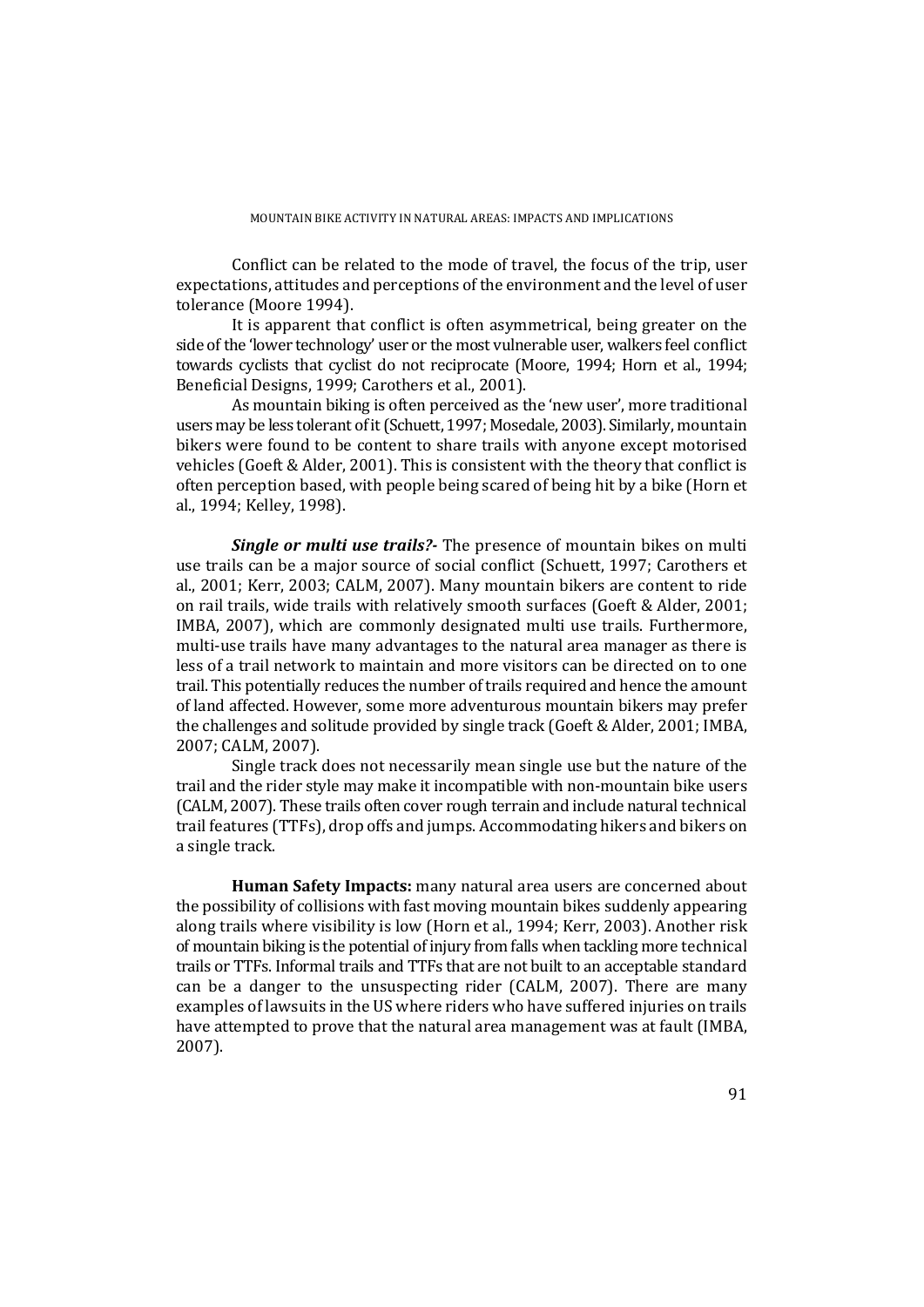**Biophysical Impacts:** the biophysical impacts of mountain biking in natural areas have not been clearly understood until very recently (see Newsome and Davies in press). Comprehensive reviews of the literature by Sprung (2004) and Marion and Wimpey (2007) concluded that mountain biking is no more damaging than hiking, although at the same time, it is agreed that bikers, and hikers, would cause some environmental damage from their presence in natural areas.

Such impacts can be general trail erosion, reduction in water quality, disruption of wildlife and changes to vegetation. Hikers and bikers have similar impacts on vegetation, preventing vegetation growth close to the trail centreline (Thurston, Reader, 2001). By comparison, horses, cause more damage than bikers do, as they dislodge more material and use wider trails (Wilson & Seney, 1994).

Nonetheless, in natural areas, it can be difficult to attribute erosion to a particular user group. Use levels are often unknown and vary between user groups. Bikers also ride in a variety of styles, each style having different impacts. An inexperienced cross-country rider on a wide, clear multi use path is likely to have less impact than a more aggressive rider cutting off trail through native vegetation. The impacts of informal trails and the creation of TTFs along paths have been identified as problematic but have rarely been documented (Marion, Wimpey, 2007).



#### **Experiment: Bistriţa Codrişor Bike Park Evolution**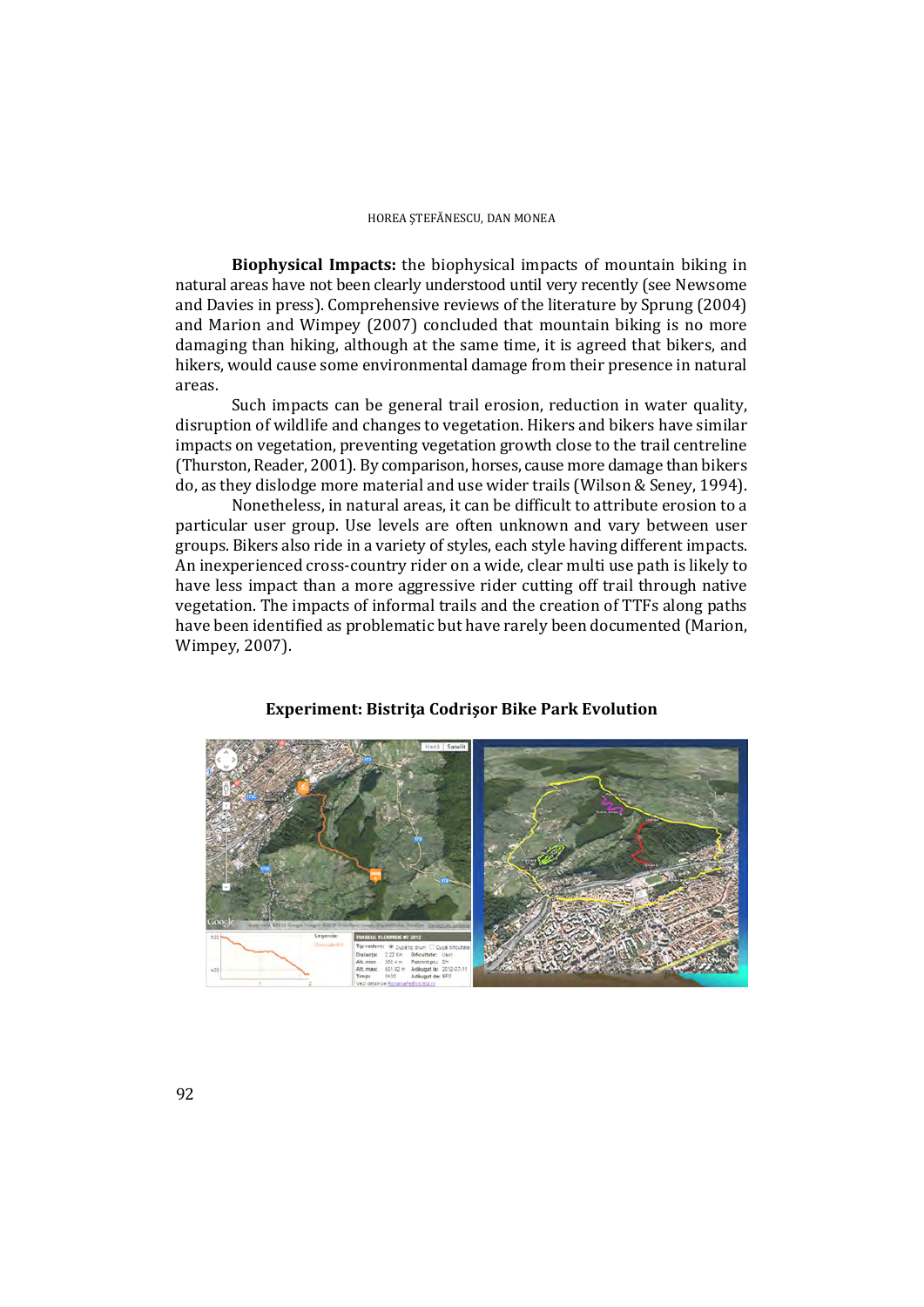#### MOUNTAIN BIKE ACTIVITY IN NATURAL AREAS: IMPACTS AND IMPLICATIONS



Fig. 1. Bike track evolution between 2010-2017



Fig. 2. 2017 Enduro Cup, national contest, map of the racetrack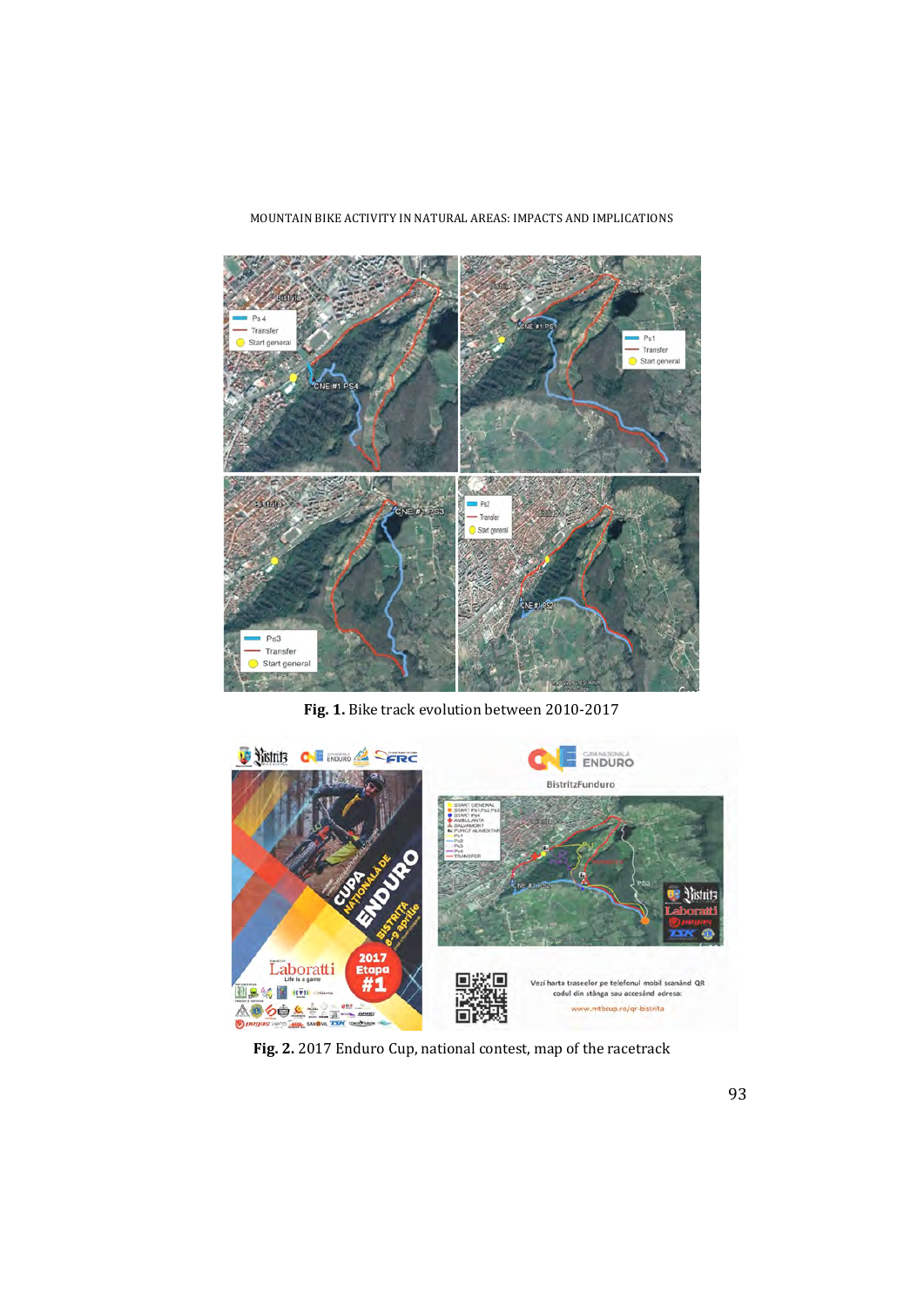#### **Conclusions and suggestions**

The tracks had all been created from natural materials found close by in the forest, such as fallen trees, rocks and dirt and blended into the environment. The GPS assessment method can provide an accurate and informative assessment of the impact of mountain bikers in Codrisor Park and similar areas. The method can quantify the impact on a natural area by calculating the amount of land cleared. This information can then be displayed on an informative map. This process should be repeated to assess each informal trail identified by trail inventory or from ranger knowledge.

The total area impacted can then be calculated by summing the individual areas from each assessment. This will give a total area impacted for the natural area. Each assessment can be displayed on a map of the natural area to give visual representation of the impact.

This study explored the research on mountain biking and its impacts on natural areas. Past research has indicated that the relative impacts of bikers and hikers in natural areas are similar. However, previous research has used controlled passes of hikers and bikers along with general trail assessment methods to determine mountain biking impacts. Furthermore, previous research has not adequately catalogued the impacts of mountain biking in natural areas.

A recurring theme in these observations is the perceived degradation of the Park by the user and their response to that. Many of the fire management tracks are severely degraded. There are large water channels running along the tracks and the surface is unstable in many areas. If Parks are to be managed in a sustainable manner and want to support recreation then they need to be given the resources to do so.

Park management needs to demonstrate to the users that it is doing all it can to maintain the Park, such as to rehabilitate degraded areas and badly eroded or unused fire management tracks. Effort is also required to educate users about environmental issues and management strategies. Without these measures, users may continue to be unaware of the damage they are causing and will have no incentive to change their behaviour.

#### **Recommendations**

Use the GPS mapping assessment tool to determine the extent of the mountain bike impacts in protected areas by tracking all known mountain bike impact areas. All impact sites can be quantified and plotted on a Park map to provide an overall impact assessment of the activity.